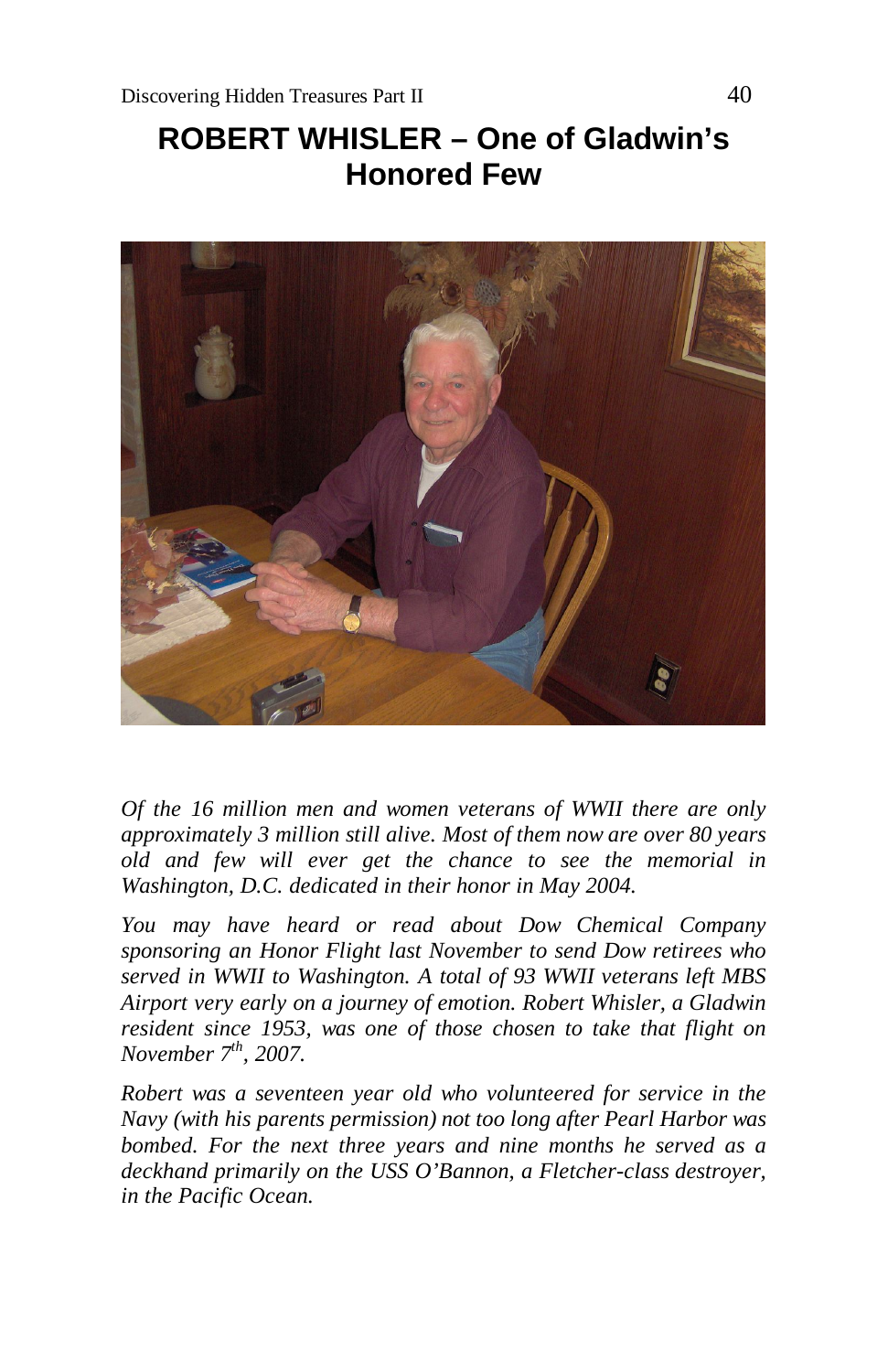Discovering Hidden Treasures Part II 41

*The O'Bannon was engaged in many of the major sea battles including probably the two largest surface battles in Guadalcanal and the Battle of Leyte Gulf. This little destroyer received a Presidential Unit Citation and seventeen battle stars for service in WWII (more than any other ship except the aircraft carrier USS Enterprise). Because of the ship's heroism under fire, Admiral William Halsey chose the O'Bannon to*  lead the USS Missouri battleship into Tokyo Bay for the surrender *ceremony at the conclusion of the war.*

*Robert, like most of the other Honor Flight veterans, went to work for Dow Chemical upon returning to Midland. "The company was very good to us returning vets," he recalled. For the next 37 years he returned the favor working for Dow's Research Division and Dow Well until he retired in 1982.*

*Shortly after his start at Dow, Robert met a good-looking telephone operator named Lucille Koontz, a native of Gladwin. "She started flirting with me," he said. "He was pretty sharp looking himself and he asked me if I wanted to go for a motorcycle ride," she said. They were married in 1950.*

*Earl Morse, a retired Air Force Captain and Physician's Assistant founded the Honor Flight Network. He personally flew the first veteran, one of his patients, to see the WWII memorial in December 2004. The concept has grown nationwide now and each flight features one major stipulation – for each veteran, the trip is free.*

*Dow Vice President David Dupre approved the expensive tab for Robert and the 92 other veterans to take their Honor Flight. While visiting Washington, the vets also had an opportunity to meet with Michigan's two Senators, Carl Levin and Debbie Stabenow and a special guest, also a WWII veteran, Senator Robert Dole. They went to see the Marine Corp Memorial (the Iwo Jima statue), Arlington Cemetery and they laid a wreath at the Tomb of the Unknown Soldier.*

*On Thursday, April 10th they all gathered again at the Midland Center for the Arts to watch a movie documentary called "What Free Men Will Do: The Veterans of Dow Honor Flight 2007." There weren't many dry eyes in the house that day.*

*I sat down with Robert recently, now a youthful 83 years old, to get his thoughts and experiences from WWII and the Dow Honor Flight.*

**ROR: War is a scary experience for anyone, let alone a seventeen year old. Would you share some of those times with us?**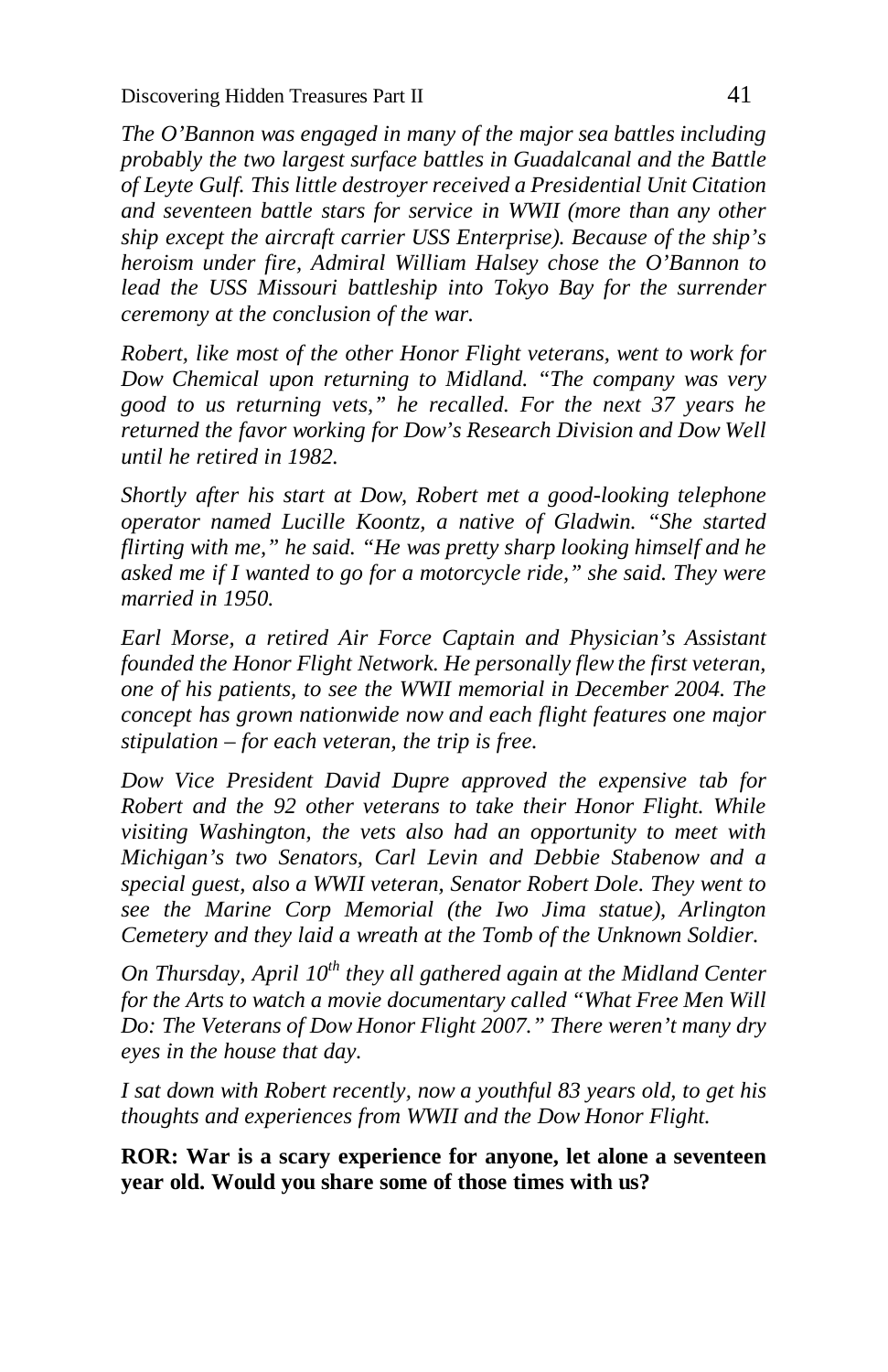**Robert:** Most of the time in battle, you are too busy to be scared. But two times really come to mind. Once we dropped off the Marines to rescue some survivors on the Japanese-held island of Munda. The shore batteries opened up on us and we had to just sit there and wait for them to return. I was standing on deck just watching those shells sail over the ship. That got my blood pumping. Another time we were in a big surface battle and the USS Chevalier got torpedoed in front of us and we couldn't stop in time and ran into her. It smashed the bow of our ship almost back to the first gun turret. We picked up the survivors of the Chevalier and crept into a cove. That night the Japanese Fleet retreated and went right past us. Everybody held their breath 'cuz we were dead in the water.

## **ROR: What was your assignment during a battle…"all hands on deck, battle stations!"**

**Robert:** I was on a gun crew (5-inch barrel). In the battle of Kula Gulf we fired over one hundred rounds. That gun was red-hot. The breech got jammed and they had to come in with big mauls to hammer it shut before it exploded. That was kinda hairy. Another time we got in so close to a Japanese battleship (which is like a tugboat next to an oil tanker) they couldn't depress their guns low enough to fire on us. We put 8 torpedoes into her and was credited with helping to sink it.

## **ROR: Were there any humorous times?**

**Robert:** I almost missed the war. We were escorting a gasoline tanker through the Panama Canal and the cook ordered me to wait on the dock for the milk and ice cream. He told me to come back to the ship when the whistle blew. Well, it blew and by the time I got back the ship was leaving. I didn't have any money, clothes, nothing. I flagged down a whaler boat, caught up and got back on board. The Captain called me to the bridge and chewed my …(behind) out. I believe he's exact words were 'I woulda left ya!'

## **ROR: What was it like coming home after the war?**

**Robert:** It was an unbelievable celebration. I feel so sorry for those Vietnam vets that never got to experience that. The same goes for the men and women serving overseas today. We had a choice of remaining in the Tokyo harbor for the surrender ceremony or sailing home with the Victory Fleet. "It was virtually unanimous, we wanted to go home," said Whisler. "We sailed under the Golden Gate Bridge and into San Francisco Bay to a hero's welcome. Every bar or restaurant we went into, we couldn't pay for anything."